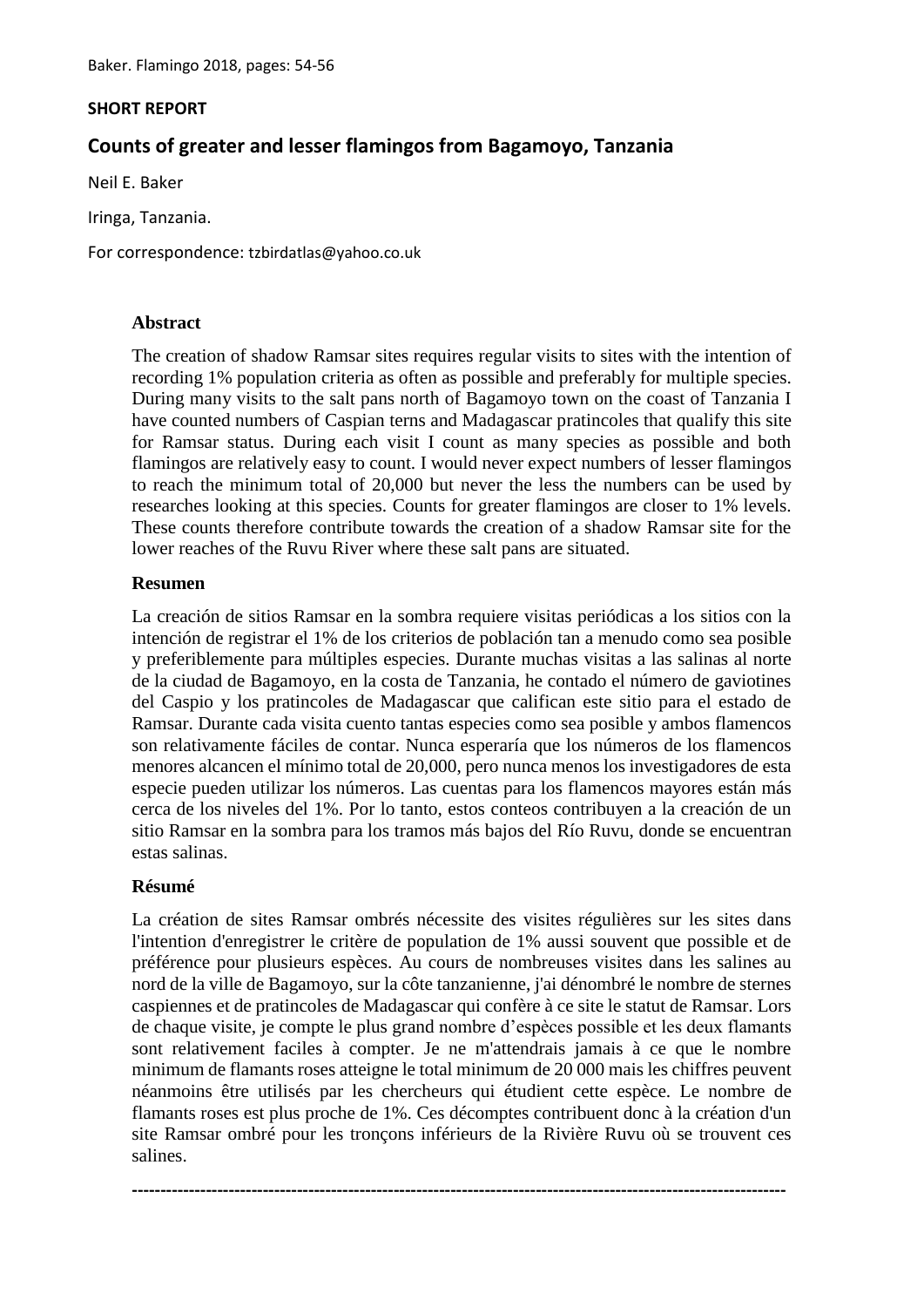#### **Introduction**

Tanzania hosts the only significant breeding site for lesser flamingos in East Africa on the flats of Lake Natron in the Rift Valley. Greater flamingos also breed "in numbers" at Lake Natron and also at other Rift valley lakes in Tanzania and Kenya. Counting flamingos on the large Rift Valley lakes is fraught with difficulties. Lake Natron is 52 km long and 12- 15 km wide and with surface temperatures exceeding 50°C the heat haze is such that usually all one can see from the shore is a pink haze and often not even that. Lake Manyara to the south is 38 km long and 8-12 km wide. Lake Eyasi, 50 km west of Lake Manyara, is 68 km long and 10-16 km wide.

There are a further nine flamingo lakes in Tanzania (Baker & Baker 2002) and others in the Kenyan and Ethiopian Rift. It is well understood by anyone living near these lakes and from satellite tagging studies in recent decades that this population is constantly on the move, especially as water levels and salinity levels fluctuate between seasons. During every night of the year at least some birds from this population are in the air. The only way to accurately count these populations would be by a co-ordinated aerial count over a single day. This has often been talked about but has never been attempted. Counts of lesser flamingo in the literature vary between two and four million, but all of these have been estimated. Single site counts of one million birds can only ever be, at best, an educated guess (Baker 1997; Mlingwa & Baker 2007).

Mundkur & Nagy (2012) give 1% thresholds of 20,000 for lesser flamingos. For greater flamingos a population of 35,000 for the East African has been used for many years but I have long considered this too low, especially given a count of 101,518 from 7 teams in January 1995 (Baker 1997). The latest estimate from Wetlands International (2018) gives a population of 80,000 to 120,000 and a 1% criteria of 980 birds. From 2011 through to 2016 water bird counts were conducted

irregularly on commercial salt pans on the northern outskirts of Bagamoyo (6.4242 S - 38.8927 E).

#### **Evaluation**

Four-figure numbers of lesser flamingos were only counted three times; 1,000 on the 14<sup>th</sup> June 2015 (personal observation), 1,940 on the 15<sup>th</sup> December 2013 (Jude Jarvis) and 2,000 on the  $5<sup>th</sup>$  July 2015 (personal observation). Even if the low thousands (maximum) that occasionally occur on the salt works at Saadani National Park are included the coastal population is unlikely to ever reach 10,000 birds.

For greater flamingos on the Bagamoyo salt pans a count of 350 has been exceeded five times. Three-hundred and sixty-two birds on  $18<sup>th</sup>$  September 2011, 374 birds on 24<sup>th</sup> May 2015, 375 on 16<sup>th</sup> December 2012, 400 birds on 2<sup>nd</sup> January 2015 and 900 birds on 7<sup>th</sup> March 2014 (all personal observations).

The following monthly visits have been made to this site and other less frequented sites in the same general area. Maximum counts for greater flamingo are given for each month.

- January: 15 counts (maximum of 400 birds).
- February: Seven counts (maximum of <100 birds).
- March: 10 counts (maximum of 900 birds).
- April: Eight counts (maximum of 225 birds).
- May: Five counts (maximum of 374 birds).
- June: Six counts (maximum of 225 birds).
- July: Five counts (maximum of 128 birds).
- August: Four counts (maximum of 163 birds).